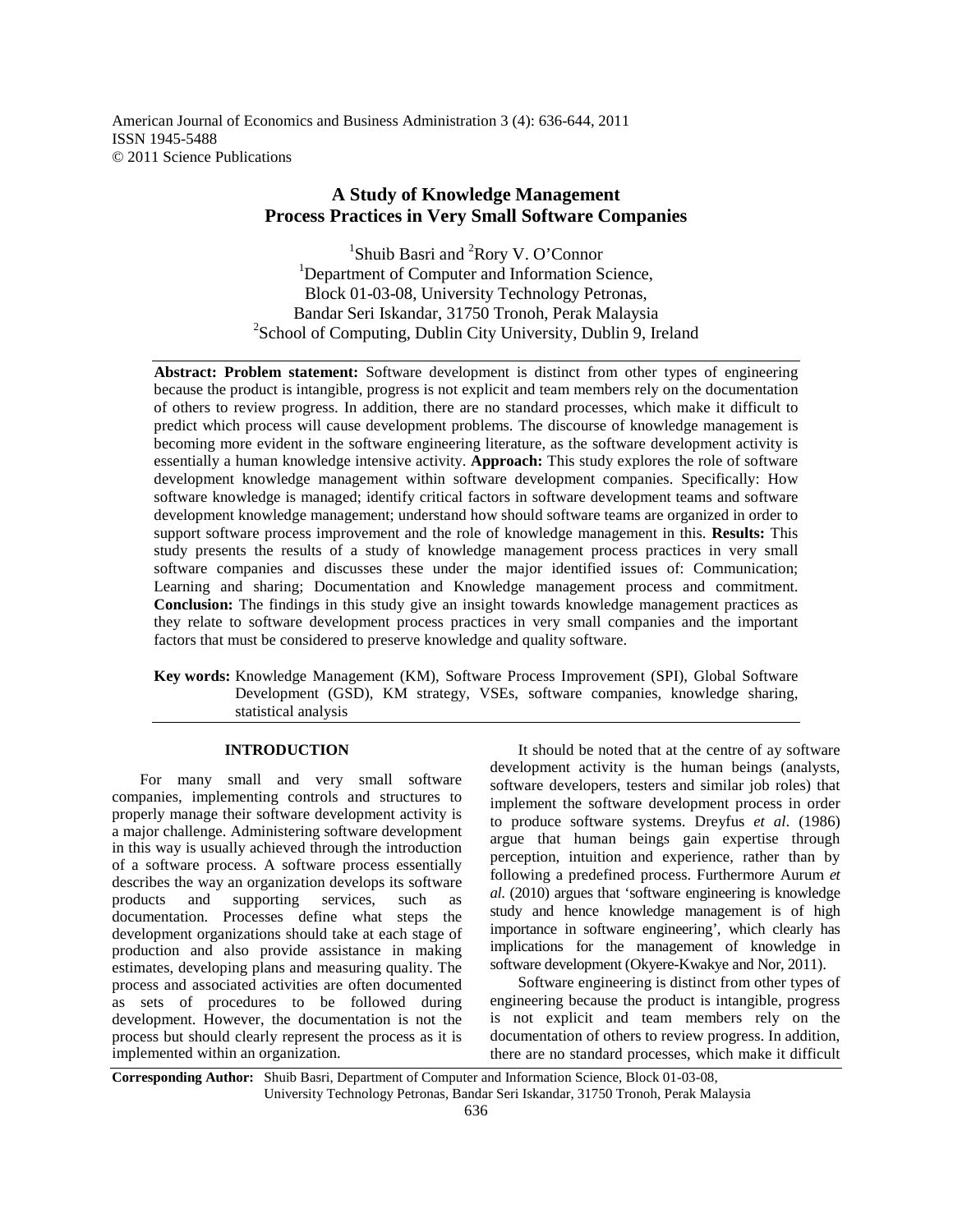to predict which process will cause development problems. The discourse of knowledge management is becoming more evident in the software engineering literature (Tan, 2011). Turner (1999) observes that project teams consist of 'knowledge workers', who are characterized as individuals who have high levels of education and specialist skills combined with the ability to apply these skills to identify and solve problems (Drucker, 2009). Members of software development teams represent intellectual capital and software managers need to ensure that the organization gets the best possible return on its investment in people. Knowledge workers have specific individual expertise characterized by their job title, but there is also a crossover of knowledge boundaries and 'because software development is knowledge study, its most important resource is expertise' (Faraj and Sproull, 2000).

 To simplify understanding and to create a generic framework which can be adapted by organizations, software processes are represented in an abstract form as software process models. Software Process Improvement (SPI) aims to understand the software process as it is used within an organization and thus drive the implementation of changes to that process to achieve specific goals such as increasing development speed, achieving higher product quality or reducing costs. There is a widely held belief that a better software process results in a better software product, with authors such as Humphrey (1989) claiming that to improve your product, you must improve your process quality. In support of this Zahran (1998) considers "it is a widely accepted fact that the quality of a software product is largely determined by the quality of the process used to maintain and develop it". SPI models developed to assist companies in this regard purport to represent beacons of best practice. Contained within the scope of these models, according to their supporters, lies the road to budgetary and schedule adherence, better product quality and improved customer satisfaction. Translating these benefits into practice has, however, proved challenging. Opponents believe that these models operate primarily at a theoretical level, are too prescriptive and bureaucratic to implement in practice and require a subscribing company to adapt to the models rather than having the models easily adapt to them.

 As noted above, the software development activity is essentially a human knowledge intensive activity, involving software developers executing a software development process utilizing expert knowledge, within a team (Omar *et al*., 2011). Accordingly we are interested in understanding the role of software development knowledge management within software development companies. Specifically: How software knowledge is managed; identify critical factors in

software development teams and software development knowledge management; understand how should software teams are organized in order to support software process improvement and the role of knowledge management in this.

**Knowledge management in software development:**  Knowledge Management (KM) is a discipline that crosses many areas such as economics, informatics, psychology and technology. KM is seen as a strategy that creates, acquires, transfers, consolidates, shares and enhances the use of knowledge in order to improve organizational performance and survival in a business environment. This scenario becomes a challenge to the companies in managing their organizational knowledge (Kukko *et al*., 2008). Therefore specific plans and suitable tools will guide the knowledge management process (Dingsoyr and Conradi, 2002). This plans and tools must be promoted applying the old knowledge to new situations in an organization (Kukko *et al*., 2008).

 In KM, knowledge creation and sharing is a continuous process whereby individuals and groups within the organization and between the organizations share tacit and explicit knowledge (Jabar *et al*., 2010). The organization capability to create knowledge is important in order to sustainable competitive advantage (Nonaka *et al*., 2000; Parent *et al*., 2000). Knowledge creation process is believed started when an individual recognize the related and useful data and information and then able to transform it into a new knowledge that brings a future value to an organization. Organizational knowledge is not only created within the organization but also can be acquired externally and this can be done through knowledge sharing (Grant, 1996; Awazu, 2004). The important of knowledge sharing and knowledge creation in any organization will help organization to continuously innovate and help organization to sustain their competitiveness (Rhodes *et al*., 2008). These activities are usually facilities by a social network within an organization and through the development between departments in an organization link (Szulanski, 1996). In addition, (Turner and Makhija, 2006) added that in sharing and creating knowledge, trust and organizational control plays an important role in how individual transferring and sharing their knowledge with others in an organization.

 Knowledge is vital for every organization because it is needed to perform a study in an organization. According to (Hendricks and Vriens, 1999) an organization cannot survive and sustained their competitiveness without knowledge. Therefore knowledge needs to manage to ensure that the right knowledge gets into the right place and so increases the innovation power of organization and its knowledge worker. In addition knowledge in organization also will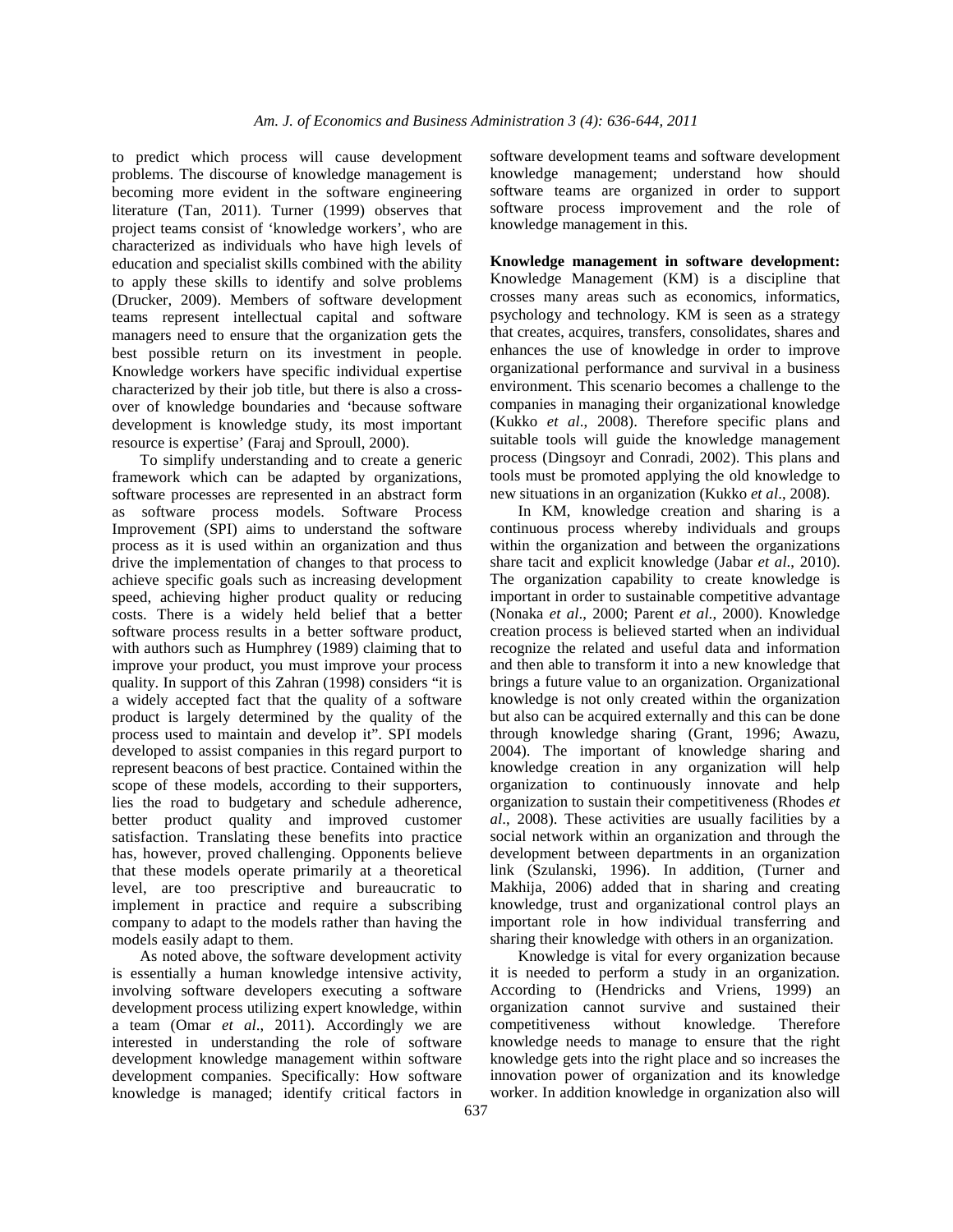be eroding over the time and will contribute to loss of knowledge in organization. This condition is often implicit and its loss is often not recognizing until too late. Knowledge erosion is referred as the loss of knowledge resulting from people leaving an organization or changing jobs within it. Several author claimed that knowledge erosion became one of the main problems as the organization expanding over the time. The lacking of resource and time in small company in implement knowledge management will introduce a knowledge erosion situation through employee retirement and resignation (Bjornson and Dingsoyr, 2008) In addition, 4 important criteria in organization; the staff development, team building, communication of role and function and formal continuous process improvement; was believed could help organization in mitigated this issue.

 Software process is not standardized in all software projects. Software process must be updated and improved frequently in order to cope with any environment changes. Such environment required KM in supporting software process definition and activities. (Hansen and Kautz, 2004) explained that SPI could strengthen knowledge management abilities for software development organization. In term of small organization, (Meehan and Richardson, 2002; Kettunen, 2003), argues that KM is core to a software process improvement model and that the relationship between SPI and organizational learning are very strong. They points out that people in an organization will create, acquire and share knowledge continuously in order to improve software development practices. Moreover, in nowadays business environment where software development project becoming more complex, the greater reliance upon the knowledge processes to resolves problems are really important (Bjornson and Dingsoyr, 2008) stated in their review that proper managing of organizational knowledge is important in SPI efforts and it is a major factor for success. (Mathiassen and Pourkomeylian, 2003) in their survey on practical usage of knowledge management to support innovation in a software organization claims that knowledge management and SPI are very close related. They added that knowledge management is used to update practices within software organization generally and SPI specifically. According to (Komi-Sirvio *et al*., 2002) software organization needs to improve their practices in order to cope with market changes. These situations have lead to considerable interest in how organization can effectively respond to changing environment or agile environment.

 It can therefore be seen that KM is an aspect of critical software process, as illustrated in Fig. 1. This showns that the SPI and software development KM are related to each other.



Fig. 1: Knowledge management relationship

This relationship is vital in preventing knowledge atrophy, process erosion problems and with a proper knowledge management process could help teams become more effective in performing team task and making a decision. (Aaen *et al*., 2002) added with an appropriate knowledge creation and sharing process could provide team members with clear SPI goals and sustain their interest (Nasir *et al*., 2008).

 Software process depends strongly in human commitment for its implementation (Coleman and O'Connor, 2008a). In addition, individual and organizational behavior aspects also have given a great influence in the success of software development process (Baddoo and Hall, 2002). Furthermore since software development projects by their nature involves teamwork effort and involve knowledge intensive exchanges/collaborations, the influence of well organized software development knowledge could assist software companies to become more innovative and efficient (Dingsoyr *et al*., 2005). However, the issues of limited resources; either or both in financial and staff; in VSEs always become a constraint in producing a competitive product in today's dynamic software business. Micro enterprise including VSEs who have limited resources, particularly in financial and human resources, are practicing unique processes in managing their business. These unique characteristics and unique situations have influenced VSEs in their business style as compared to large companies (Mtigwe, 2005). In addition, their constraints in financial and other resources also have an impact to companies' process infrastructures such as limited training allocation, limited allocation in performing process improvement, low budget to response the risk and may other constraints (Kaltio and Kinlula, 2002). Moreover due to the small number of people involved in the project and the organization, most of the management processes are performed through an informal way and less documented. This situation shows that human-oriented and communication factors are very important and significant in VSEs (Valtanen and Sihvonen, 2008; Laporte *et al*., 2008). Therefore, it is belief that the influence of well organized software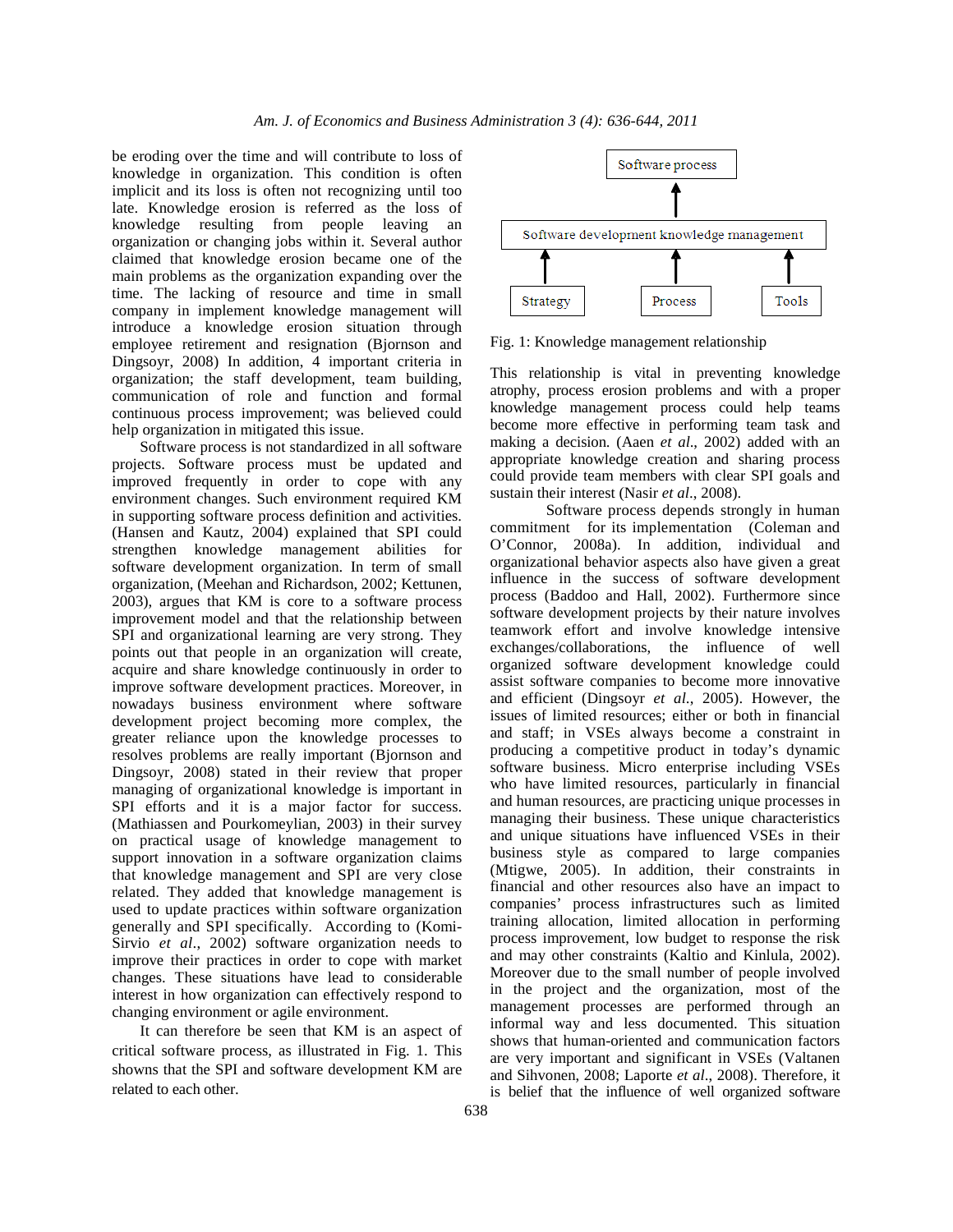development knowledge is seen could assist small companies or VSEs in maintaining their product relevancy in market. This process also could mitigate from knowledge atrophy problem from affecting their company.

## **MATERIALS AND METHODS**

 Here we present the context in which this study was undertaken, that of very small companies and also the details the data collection instrument design and implementation.

**Study setting and context:** Industry recognizes that very small companies that develop software systems are very important to the economy. The definition of "Small" and "Very Small" companies is challengingly ambiguous, as there is no commonly accepted definition of the terms. To better understand these issues it is necessary to examine the size of software companies operating in the market today. In Europe, for instance, 85% of the Information Technology (IT) sector's companies have 1-10 employees. In the context of indigenous Irish software firms 1.9% (10 companies), out of a total of 630 employed more than 100 people whilst 61% of the total employed 10 or fewer, with the average size of indigenous Irish software firms being about 16 employees (Coleman and O'Connor, 2008b). In Canada, the Montreal area was surveyed, it was found that 78% of software development enterprises have less than 25 employees and 50% have fewer than 10 employees (Laporte *et al*., 2008). The term "Very Small Entity" (VSE) had been defined by the ISO/IEC JTC1/SC7 Working Group (WG) 24 and subsequently adopted for use in the emerging Ribaud *et al*. (2010) software process lifecycle standard, as being "an entity (enterprise, organization, department or project) having up to 25 people".

 For the purposes of out study to ensure the participation of software development professionals who would be familiar with the considerations involved in using both software process it was decided to limit the scope to software product companies whose primary business is software development. In addition, given the geographical location of the researchers (at the time of the study was conducted), it was decided to confine the study to Irish software product VSEs which has the added advantage of restricting the study to within the same economic and regulatory regime. Furthermore, restricting the study to indigenous Irish software product companies significantly increased the prospects of obtaining the historical information required to understand process foundation and evolution which would not be the case with non-Irish multinationals operating in the country, as their process would likely have been initially developed and used

within the parent company prior to being devolved to the Irish subsidiary.

 Thus, the Irish indigenous software product sector offers a potentially fruitful area for research enquiry.

**Data collection design and implementation:** In order to carry out this study, we developed and distributed a survey questionnaire to the Irish software VSEs around area of Dublin, Ireland. These companies were selected using personal contacts of the researchers and were all directly involved in software product development, for a variety of business domains.

 The development of the survey questionnaire have adopted the Goal, Quality and Metric (GQM) approach (Basili and Weiss, 1984) in order to ensure the survey validity and suitabilility. The survey consists of 12 close-ended questions that use 5-point response scale. The close-ended questions examined the level of agreement of the related SPI process and activities as proposed in the literature, applied in their organization. Moreover in order to gain more input from the respondents regarding the study issues, several open ended question that related to the close-ended question have been asked in the survey. The purpose was to understand more thorough respondents' experiences and understandings in their organization. The process took some time to receive back the completed questionnaires from the respondents. Therefore we regularly contacted the respondents via email and phone in order to ensure their reply.

 Each received and completed questionnaire were complied and analysis. The close-ended questionnaire were grouped according the issue and analyze using a statistical analysis. Three main statistical analysis were run in processing the data, which are the frequency, mean and descriptive analysis. For this purpose we use a statistical tool (SPSS) in processing the data. Meanwhile, on the open ended data, we analyze and categories the data according to the category that this study intends to understand. The answers were grouped, coded and list made to the study category issues. In overall we adopted the qualitative contents analysis approach in analyzing the open-ended answer. In additional we have merged the both analysis result in order to gain more understanding and validate the results. Moreover, in order to produce details analysis result, we have divided the survey respondents into 2 main group namely the Micro VSE (1-9 employees) and Larger VSE (10-25 employees) (Laporte *et al*., 2008).

### **RESULTS AND DISCUSSION**

 Here we present a discussion on the research study finding under the headings of: Communication; Learning and sharing; Documentation and Knowledge management process and commitment.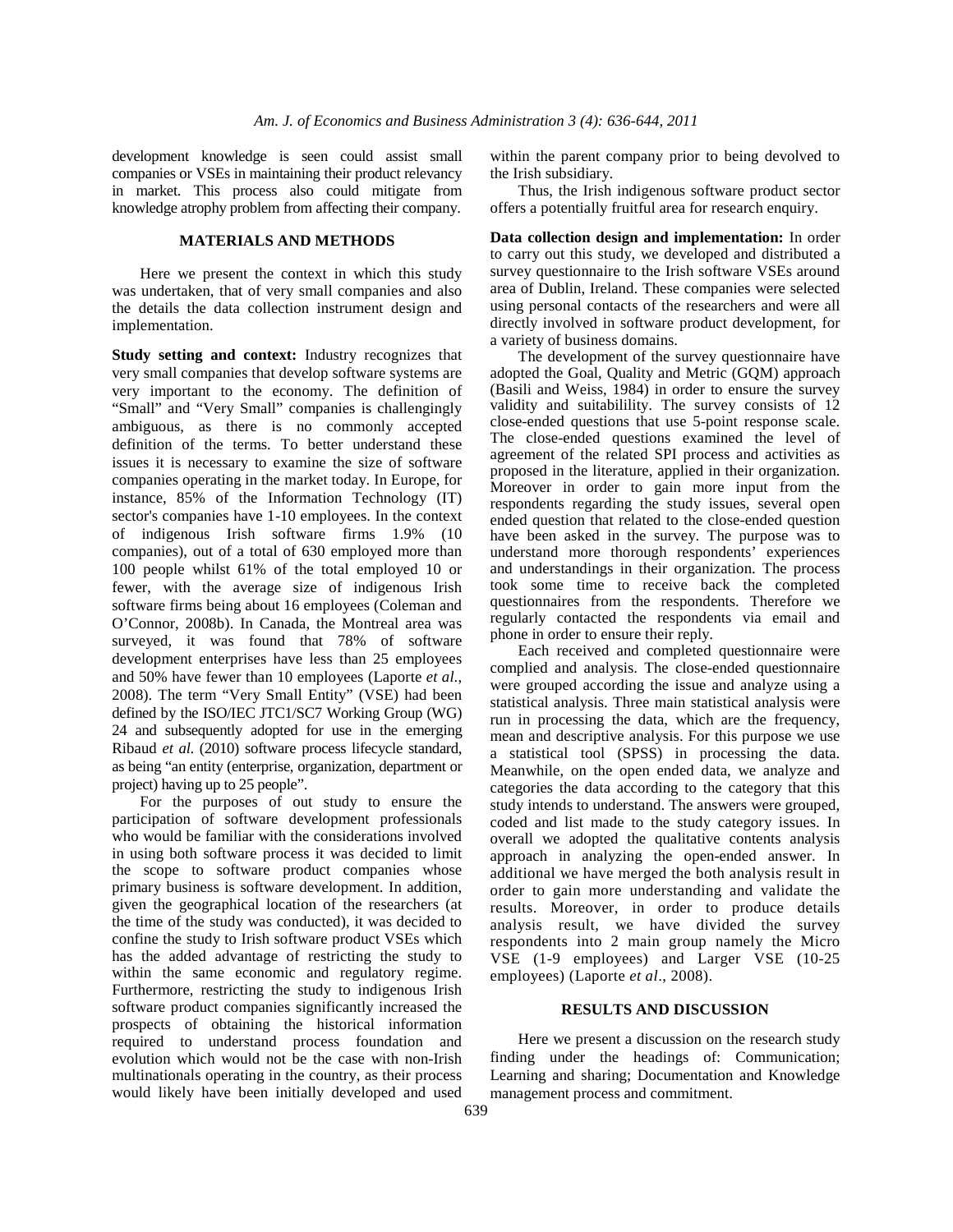|  |  |  | Am. J. of Economics and Business Administration 3 (4): 636-644, 2011 |  |  |  |
|--|--|--|----------------------------------------------------------------------|--|--|--|
|--|--|--|----------------------------------------------------------------------|--|--|--|

| Table 1. Communication process |            |          |         |              |  |  |
|--------------------------------|------------|----------|---------|--------------|--|--|
|                                |            | Reg.     | Comm.   | Reg informal |  |  |
| Emp. size                      | Clear com. | feedback | channel | comm         |  |  |
| Micro VSE                      | 4.80       | 4.40     | 4.80    | 5.00         |  |  |
| Larger VSE                     | 4.40       | 4.40     | 4.40    | 4.60         |  |  |
| Average                        | 4.60       | 4.40     | 4.60    | 4.80         |  |  |

Table 1: Communication process

**Communication:** In order to understand this issue, researchers have grouped all related communication questions into a single the questionnaire whose purpose is to understand the pattern of the communication process in VSEs. In details, researchers would like to understand how the meeting, feedback, people communication and level of communication have occurred in these companies. The main questions using a 1-5 Likert scale (strongly agree to strongly disagree) included:

- There is clear communication between team members
- Software development projects regularly receive feedback over stakeholder
- There is an effective communications channel between software development team members and management
- There are regular informal (casual) communications between software development staff and management

 The results from the mean analysis as shown in Table 1 indicated that the companies did not have a regular formal meeting and practicing an informal formal communication in their business operations. However, results show that organization have a clear communication process and channel. The comparison among company employees size, provide more detail indicator that employee size factor influenced the formal communication process level in VSEs daily business operations.

 In relation to the communication process in VSEs, the analysis on the open-ended question indicated that 90% of respondents agreed that in development projects they regularly receive feedback from the project stakeholders. However, the result showed that this process been done either in face to face, informal discussion, online communication, informal internal feedback or 'on the job training' process.

 In addition the following extracts from open ended questions illustrate the VSE communication process:

"We sit in one office so I talk to them all the time"

"We all talk all the time about the study we do, the problem we have and what solutions we can use."

| racio en Bearning and sharing process |                                                                                 |      |      |                          |  |  |
|---------------------------------------|---------------------------------------------------------------------------------|------|------|--------------------------|--|--|
| Emp. size                             | Exploit exist Learn past Collect past Exploit exist<br>org knowledge experience |      |      | experience org knowledge |  |  |
| Micro VSE                             | 4.00                                                                            | 4.20 | 4.00 | 4.00                     |  |  |
| Larger VSE                            | -4.40                                                                           | 3.80 | 3.40 | 4.40                     |  |  |
| Average                               | 4.20                                                                            | 4.00 | 3.70 | 4.20                     |  |  |

**Learning and sharing:** In order to understand in detail the KM issues in VSEs, we have grouped related question that explain the learning and sharing activities in VSEs. The main questions using a 1-5 Likert scale (strongly agree to strongly disagree) included:

- We always exploit existing organizational knowledge to the maximum
- We always learn from experiences of past projects
- We always collect experience data from past projects

 From Table 2, it is indicated that all respondents agreed that their development team is always sharing their knowledge and experience with others in the organization. The results which obtained a higher mean scores, represents an indicator that in VSEs companies, staff are always utilize the knowledge and experience within the organization in performing their tasks. This analysis also showed that company size is not an issue in utilizing existing knowledge and experience in company. The analysis on the open-ended question also agreed and indicated that the learning and sharing activities in VSEs are been done either informal, self learning or informal sharing among the development team. This could be identified in question on how the employees enhance their skills where 90% of the respondents agreed that no formal training were given to the staff in enhancing their skills. The following extracts from open ended questions illustrate the VSE learning and sharing process:

"Ensuring that no single member of staff has any exclusive knowledge by using a mentoring/buddy system."

"Ensuring everyone talks and exchanges information about projects on an ongoing basis we can mitigate against leaving the company or forgetting knowledge"

**Documentation process:** Under this heading our aim was to understand respondents' opinions on documentation process and how the documentation process activities happened in their companies. Several questions have been asked in the questionnaire in various places including:

Software development staff knowledge is formally documented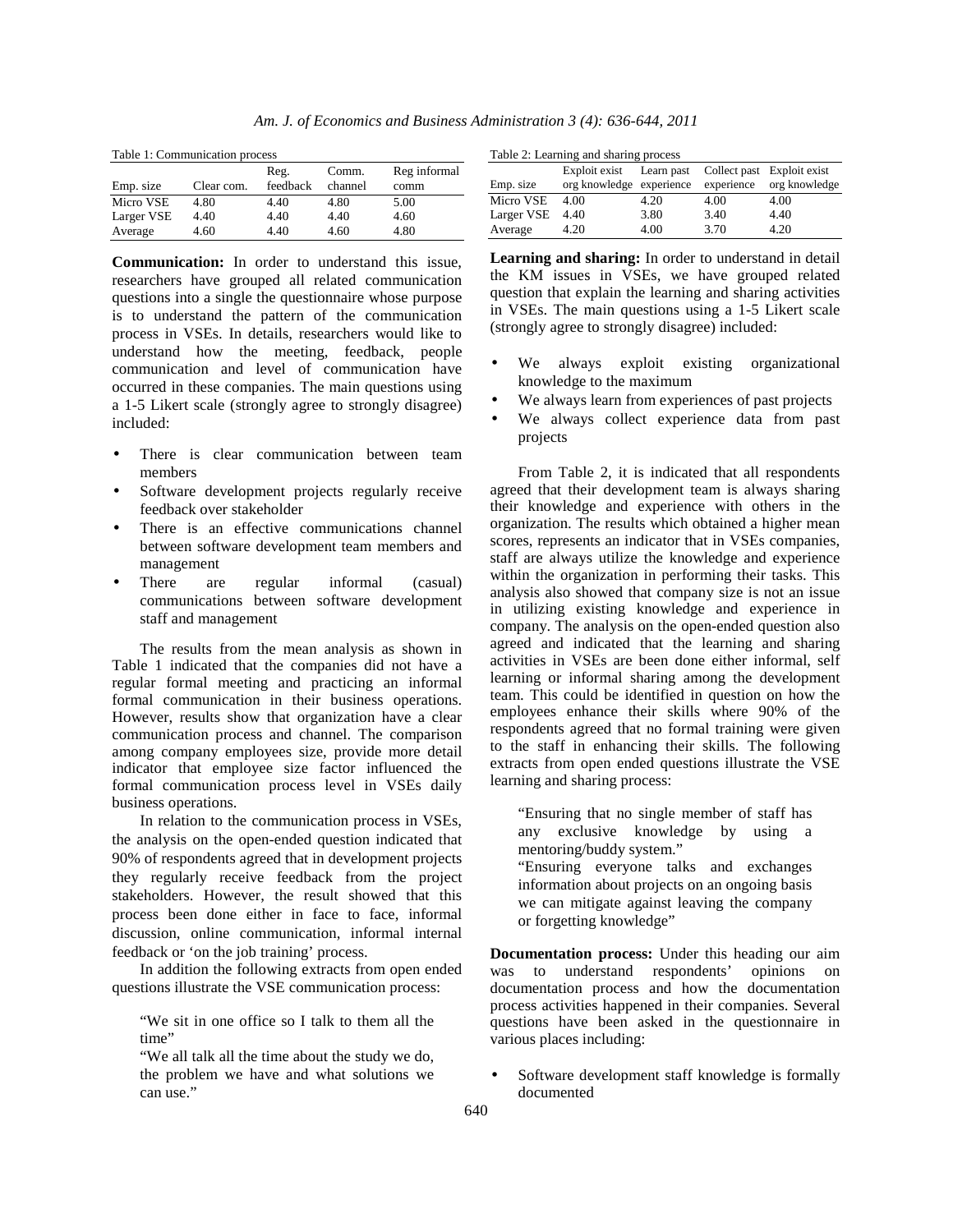|  |  |  | Am. J. of Economics and Business Administration 3 (4): 636-644, 2011 |  |  |  |
|--|--|--|----------------------------------------------------------------------|--|--|--|
|--|--|--|----------------------------------------------------------------------|--|--|--|

| Table 3: Documentation process |           |                           |            |                |  |  |
|--------------------------------|-----------|---------------------------|------------|----------------|--|--|
|                                | Staff     | Project exp<br>and lesson | Knowledge/ | Works progress |  |  |
| Emp. size                      | knowledge | learned                   | exp doc    | procedure      |  |  |
| Micro VSE                      | 2.20      | 2.20                      | 2.20       | 2.20           |  |  |
| Larger VSE                     | 2.80      | 3.20                      | 2.80       | 2.60           |  |  |
| Average                        | 2.50      | 2.70                      | 2.50       | 2.40           |  |  |

- We regularly document experiences/lessons learned from previous projects to use in future projects
- Software development teams are regularly document and review their activities
- We regularly documented our study/project progress

 Table 3 indicates that staff knowledge, experience and activities are not documented properly and the documentation process has been done more in informal process. This can be referred to the total mean score which lower than 3.0 showing that all respondents do not practice a formal documentation process in their documentation activities. In addition this also indicates that the number of employees working in the companies also gave an influence to the documentation formality process in VSEs.

 In relation to the open-ended answers have highlighted that only activities that are related to business procedure and technical issues are being documented properly and organized. This could be identified in question on documentation process where 50% of the respondents claimed they felt that they are regularly update their document regularly especially on a specific study and procedures. Moreover the analysis results also showed that small team size issue has hindered VSEs from perform seriously documenting their activities as illustrated by these open question extracts:

"We always document project and study specifications … We constantly updates until such time as the represent the change/work to be complete"

"We are too small to do proper documentation process"

 The result in this part of analysis have shown us a pattern and an indication that in VSEs documentations process are done in two ways; (1) the specific documentation process which is related to business and technical process and (2) informal documentation process which are inclined toward informal, personal and online documentation.

**KM process and commitment:** Here we explored more direct issues that are related to KM process.

Table 4: KM process

|            | KМ       | Good       | Formal   | Post   |
|------------|----------|------------|----------|--------|
| Emp. size  | strategy | leadership | training | mortem |
| Micro VSE  | 3.40     | 4.60       | 1.40     | 2.40   |
| Larger VSE | 4.00     | 4.40       | 2.40     | 2.00   |
| Average    | 3.70     | 4.50       | 1.90     | 2.20   |

Various issues have been brought up in the questionnaire that relates to KM included organization KM strategy, good leadership; project post mortem, training and reward issues. Beside that several additional issues that are closely related to people and management commitment toward KM also have been asked. The objective is to understand the KM process in VSEs and how the peoples' commitment to this issue. The questions on this part are focus particularly on KM process and commitment in the software development projects and included:

- A knowledge management strategy is important in managing organizational knowledge
- Good leadership is important in leveraging peoples knowledge and experience
- Formal training is given in order to sustain and enhance software development knowledge
- Formal project post-mortems are beneficial in capturing and transferring knowledge
- Management are very committed to sharing of knowledge and knowledge transfer activities
- Good working relationships between software development staff enhance knowledge sharing/transfer
- We regularly share opinions and thoughts on our software development activities
- We regularly share our knowledge in software development projects

 The results from the analysis as in Table 3 and 4 indicate that the respondents agreed that the level of KM process and commitment in VSEs are very significant. This could be identified with the average mean score for each question is relatively high. Table 3 indicates that in principle respondents are agreed they are having a clear KM strategy and a good leadership in their organization is important in organization software development knowledge. These have been shown in the mean score results for these two questions. However the results in Table 3 indicate that activities related to KM within VSEs have not been performed properly. It is indicated in average total mean row that gained less than satisfied agreement level which is 2.40 and 2.00 respectively. Meanwhile, Table 4 and 5 showed that the management are very supportive in the knowledge management process and peoples in the organization are always communicate, share and having good relationship among them.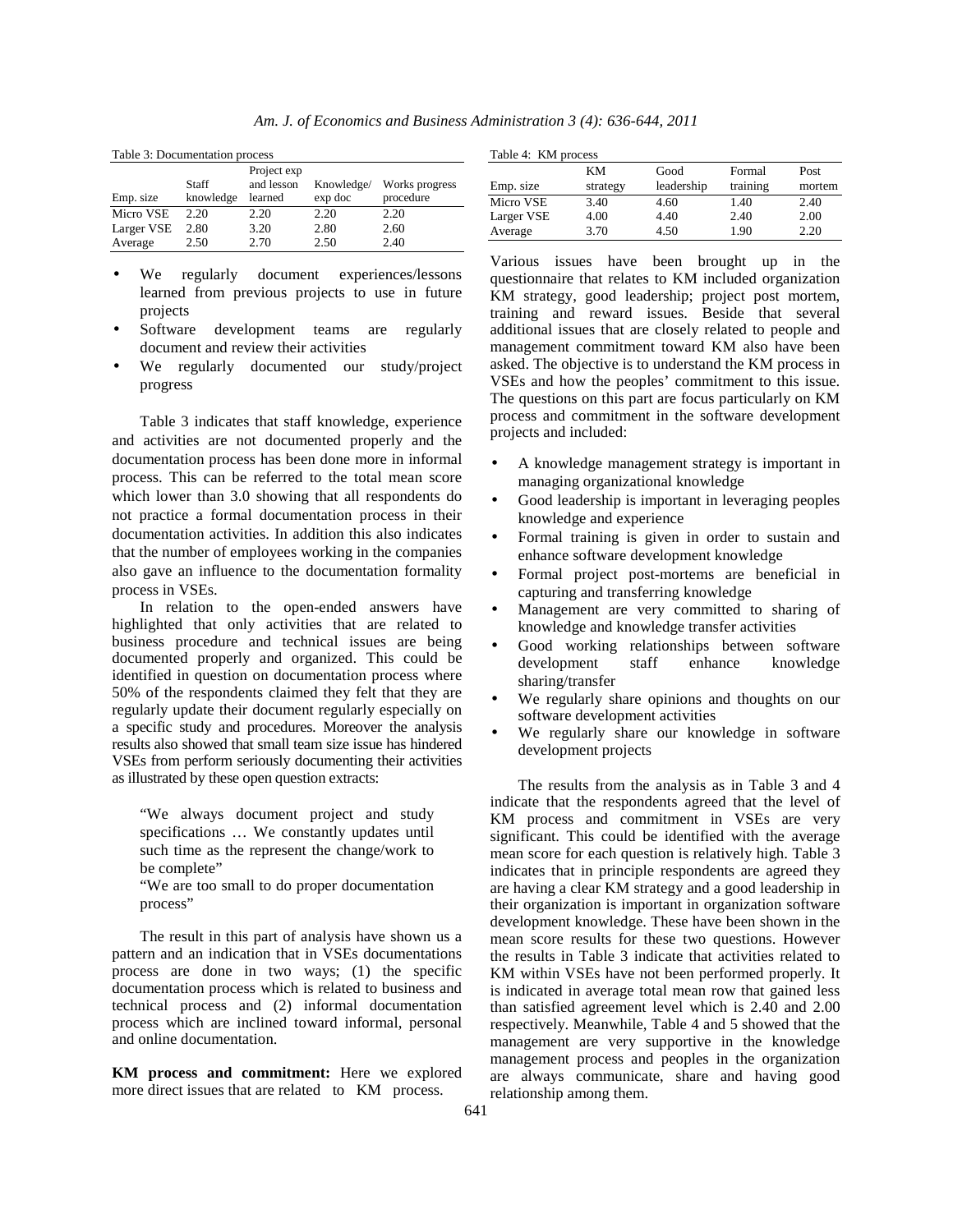| Table 5: KM commitment |      |              |               |            |  |  |
|------------------------|------|--------------|---------------|------------|--|--|
|                        | Mgmt | Working      | Share opinion | Share      |  |  |
| Emp. size              | cmmt | relationship | /thought      | experience |  |  |
| Micro VSE              | 4.40 | 4.80         | 4.40          | 4.20       |  |  |
| Larger VSE             | 3.40 | 4.40         | 4.40          | 4.00       |  |  |
| Average                | 3.90 | 4.60         | 4.40          | 4.10       |  |  |

 This issue situation also could be identified in the open-ended answer related to which indicates KM process were done informally through sharing activities and informal documentation such as personal or indirect (e.g., informal transferring, internal sharing) process as the interview extracts below support:

"We are doing more on self learning and sharing among us"<br>"We informal

informal sharing and changing knowledge. We always documenting electronically/and having informal transferring and knowledge sharing"

 In addition to the above analysis, the answers on knowledge loss issue have indicate that the informal process environment in VSEs helps the companies to mitigate knowledge loss problems from happened. The analysis in this part showed 90% of the respondents claimed did not facing a knowledge loss problem in their company due to the informal process. The following extracts from open ended questions illustrate the VSE learning and sharing process:

"Not a problem since we using same technology and process in all our project…. We occasionally sharing and transferring knowledge among brothers"

"Ensuring everyone talks and exchanges information about projects on an ongoing basis we can mitigate against leaving the company or forgetting knowledge"

### **CONCLUSION**

 It was collectively agreed by the respondents that the KM initiatives in VSEs are done very informally, individually and specifically. In term of knowledge process and strategy issues, the result showed that all respondents claimed that they have a clear KM strategy in the organization. However the analysis showed that this process are done informally and is not organized. In addition the result show that even though the KM was done informally either in communication, documentation, learning and sharing in VSEs, 90% of the respondents believed that this environment have led them to mitigate the knowledge loss problem in their organization. Moreover the results also indicated that in overall the size of the company given an impact to all

the process that have discussed above. Overall although the results showed the high informal and indirect culture in VSE in most of their development activities, the results also indicate that VSEs commitment towards KM is very high and positive. Meanwhile, with regards the future study, we plan to wider our research participation through identifying more VSEs which located in Ireland in order to understand the issue more detail and to identified the constraints that prevent them from managing their organizational knowledge systematically. In additional, since the majority of software development companies in other countries in general and Malaysia in specific which are falls under the small and medium size category (Tan *et al*., 2009), we plan to replicate a similar study and approaches in order to see if there any comparison with the existing results.

 As with any research project we have identified some limitation and constraints within the study. In data collection process, the researchers encountered some difficulties getting a full commitment and good response from the identified Irish Software VSEs. Limited number of staff, busy with current project, economy situation, project deadline, low level of interest and inappropriateness are among the reasons given by those companies. However, a low return rate of the questionnaire is a well known and understood as a research problem and it is not specific to this study. In addition the issue of generalizability is a common issue to many research studies of this type. The small research sample size does some limitations in the research results. However, with appropriate identified companies for this study has helped us to produce a valid indicator of the study results. The results are presented the VSE environment as a whole. This is demonstrated from the consistent research results which were produced in the analysis process.

 Meanwhile, with regards the future study, we plan to wider our research participation through identifying more VSEs which located in Ireland in order to understand the issue more detail and to identified the constraints that prevent them from actively involved in SPI. In additional, since the majority of software development companies in Malaysia are also fall under the small and medium size category (Kaltio and Kinlula, 2002), we plan to replicate the same study in order to see if there any comparison with the existing results. This could enhance our understanding regarding this issue and could be relate with the Global Software Development (GSD) issues.

#### **ACKNOWLEDGEMENT**

 This study was supported, in part, by Science Foundation Ireland grant 03/CE2/I303\_1 to Lero the Irish Software Engineering Research Centre (www. lero.ie).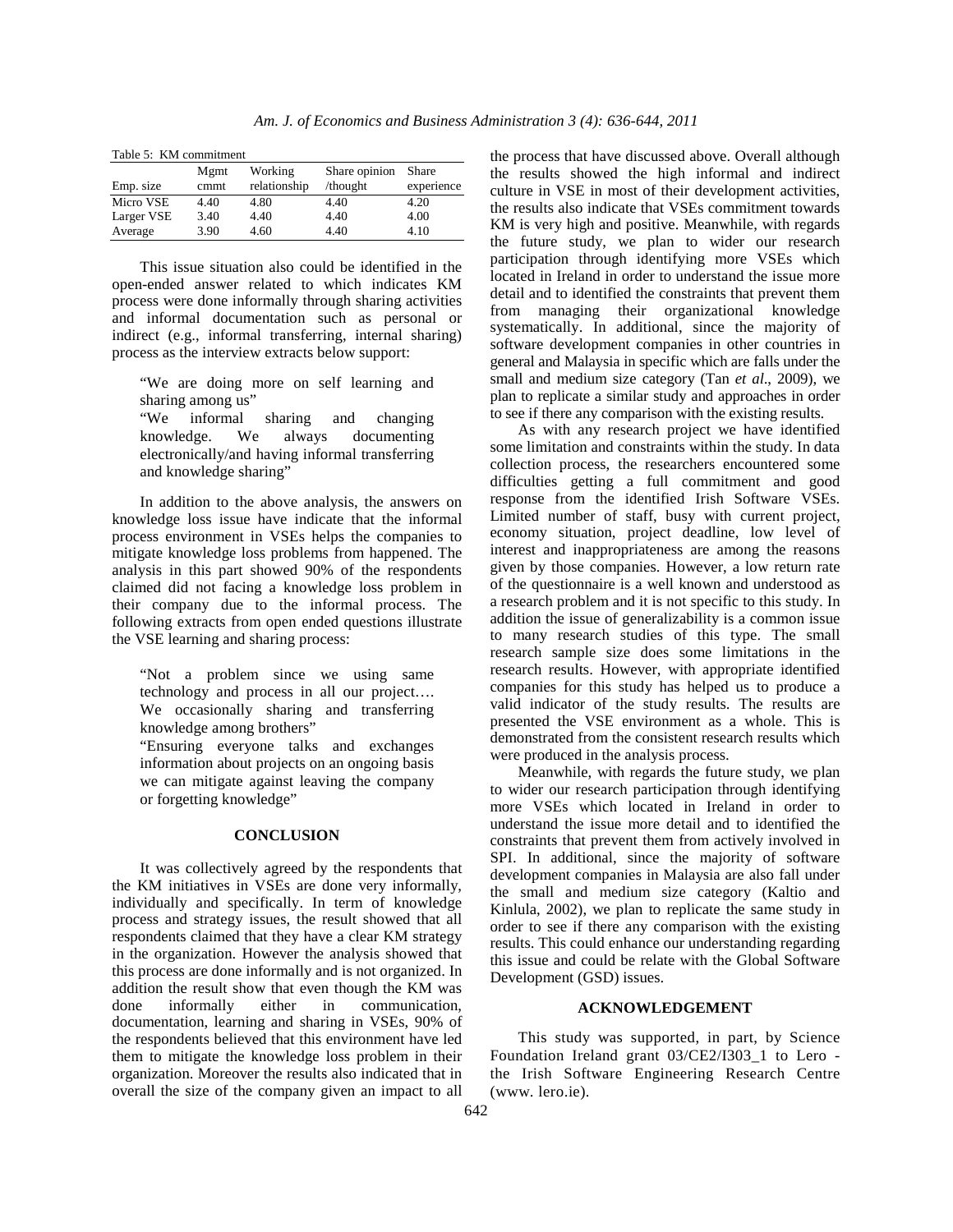#### **REFERENCES**

- Aaen, I., J. Arent, L. Mathiassen and O. Ngwenyama, 2002. A conceptual MAP of software process improvement. Scandinavia J. Inform. Syst., 13: 81-101.
- Awazu, Y., 2004. Knowledge management in distributed environments: Roles of informal network players. Proceedings of the 37th Annual Hawaii International Conference, Jan. 5-8, IEEE CS Press, USA., pp: 6. DOI: 10.1109/HICSS.2004.1265085
- Aurum, A., R. Jeffery, C. Wohlin and M. Handzic, 2010. Managing Software Engineering Knowledge. 1st Edn., Gardners Books, ISBN-10: 9783642055737, pp: 380.
- Baddoo, N. and T. Hall, 2002. Motivators of Software Process Improvement: an analysis of practitioners' views. J. Syst. Software, 62: 85-96. DOI: 10.1016/S0164-1212(01)00125-X
- Basili, V.R. and D.M. Weiss, 1984. A methodology for collecting valid software engineering data. IEEE Trans. Software Eng., 10: 728-738. DOI: 10.1109/TSE.1984.5010301
- Bjornson, F.O. and T. Dingsoyr, 2008. Knowledge management in software engineering: A systematic review of studied concepts, findings and research methods used. Software Technol., 50: 1055- 1068. DOI: 10.1016/j.infsof.2008.03.006
- Coleman, G. and R.V. O'Connor, 2008a. The influence of managerial experience and style on software development process. Int. J. Technol. Policy Manage., 8: 91-109. DOI: 10.1504/IJTPM.2008.016183
- Coleman, G., R. O'Connor, 2008b. Investigating software process in practice: A grounded theory perspective. J. Syst. Software, 81: 772-784. DOI: 10.1016/j.jss.2007.07.027
- Dingsoyr, T. and R. Conradi, 2002. A survey of case studies of the use of knowledge management in software engineering. Int. J. Software Eng. Knowl. Eng., 12: 391-414.
- Dingsoyr, T., H.K. Djarraya and E. Royrvik, 2005. Practical knowledge management tool use in a software consulting company. Commun. ACM, 48: 97-103 DOI: 10.1145/1101779.1101783
- Dreyfus, H.L., S.E. Dreyfus and T. Athanasiou, 1986. Mind over Machine: The Power of Human Intuition and Expertise in the Era of the Computer. 1st Edn., New York: Free Press, ISBN-10: 0029080614 pp: 231.
- Drucker, P.F., 2009. Post-Capitalist Society. 1st Ed. HarperCollins, New York, pp: 240. ISBN-10: 9780061985966
- Faraj, S. and L. Sproull, 2000. Coordinating expertise in software development teams. Manage. Sci., 46: 1554-1568. DOI: 10.1287/mnsc.46.12.1554.12072
- Grant, R.M., 1996. Prospering in dynamicallycompetitive environments: Organizational capability as knowledge integration. Org. Sci., 7: 375-387. DOI: 10.1287/orsc.7.4.375
- Hansen, B.H. and K. Kautz, 2004. Knowledge mapping: A technique for identifying knowledge flows in software organisations. Lecture Notes Comput. Sci., 3281: 126-137. DOI: 10.1007/978-3- 540-30181-3\_12
- Hendricks, P.H.J. and D.J. Vriens, 1999. Knowledgebased systems and knowledge management: Friends or foes? Inform. Manage. J., 35: 113-125. DOI: 10.1016/S0378-7206(98)00080-9
- Humphrey, W.S., 1989. Managing the Software Process. 1st Edn., Pearson Education India,, Reading, MA, ISBN: 8177583301, pp: 512.
- Jabar, M.A., F. Sidi and M.H. Selamat, 2010. Tacit knowledge codification. J. Comput. Sci., 6: 1161- 1167. DOI: 10.3844/jcssp.2010.1161.1167
- Kaltio, T. and A. Kinlula, 2000. Deploying the defined SW process. Software Process: Improvement Practice, 5: 65-83. DOI: 10.1002/(SICI)1099- 1670(200003)5:1<65::AID-SPIP112>3.0.CO;2-R
- Kettunen, P., 2003. Managing embedded software project team knowledge. Software, IEEE Proceed., 150: 359-366. DOI: 10.1049/ip-sen:20031173
- Komi-Sirvio, S., A. Mantyniemi and V. Seppanen, 2002. Toward a practical solution for capturing knowledge for software projects. Software, IEEE, 19: 60-62. DOI: 10.1109/MS.2002.1003457
- Kukko, M., N. Helander and P. Virtanen, 2008. Knowledge management in renewing software development processes. Proceedings of the 41st Annual, Hawaii International Conference on System Sciences, Jan. 7-10, Waikoloa, HI, pp: 332- 332. DOI: 10.1109/HICSS.2008.229
- Laporte, C.Y., S. Alxender and A. Renault, 2008. Developing international standards for very small enterprises. J. Comput., 41: 98-101. DOI: 10.1109/MC.2008.86
- Mathiassen, L., P. Pourkomeylian, 2003. Managing knowledge in a software organization. J. Knowl. Manage., 7: 63-80. DOI: 10.1108/13673270310477298
- Meehan, B. and I. Richardson, 2002. Identification of Software Process Knowledge Management. Software process: Improvement practice, 7: 47-55. DOI: 10.1002/spip.154